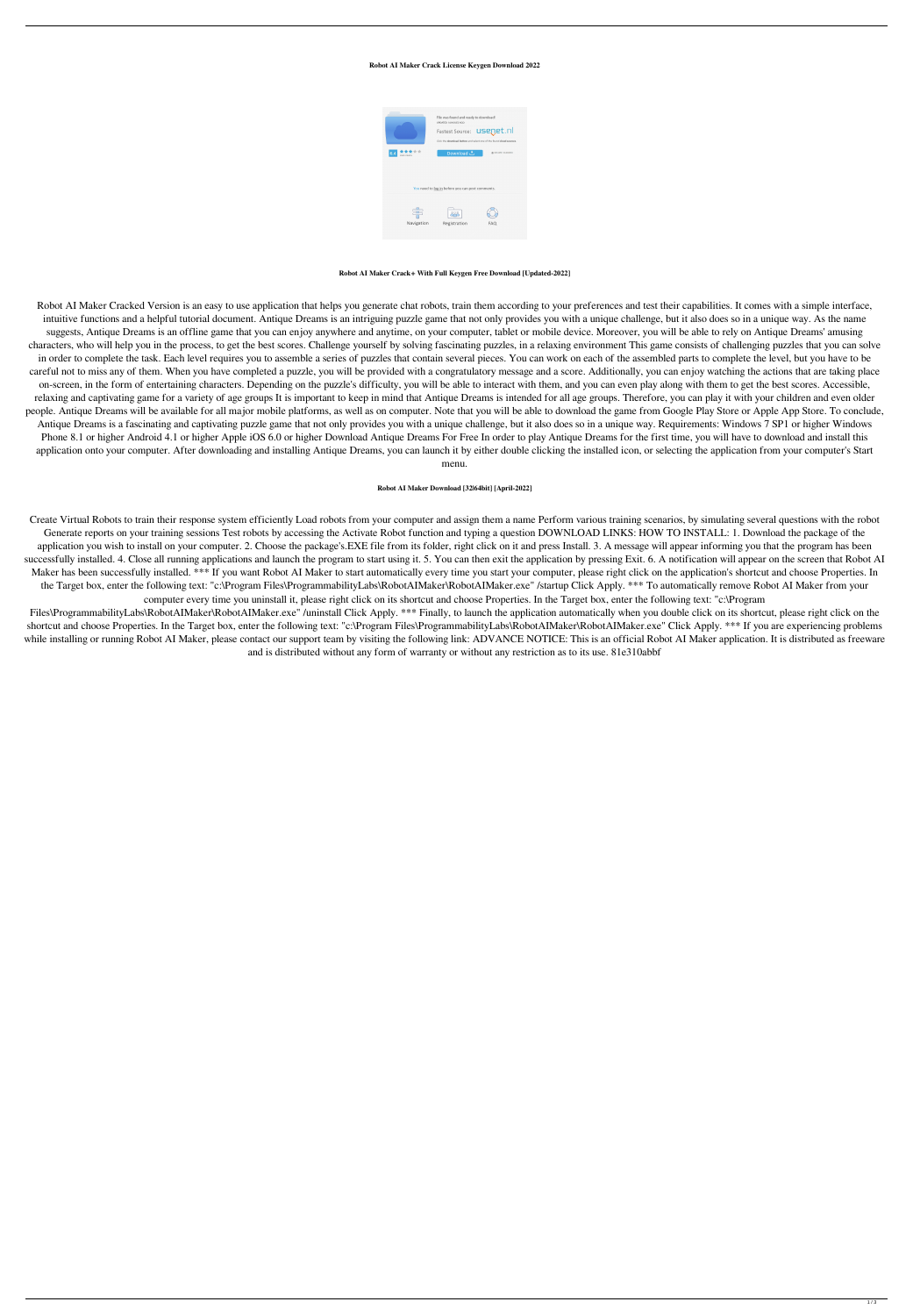**Robot AI Maker Crack With Registration Code [Mac/Win] [April-2022]**

Robot AI Maker is a complete application that allows you to create chat robots by adding them to your project. Robot AI Maker Key Features: Features a user-friendly interface Comes with various functions that are simple to learn It features a Tutorial document that can be accessed by clicking on the Help button Saves your project, so that you can continue working on it without losing progress Creates robots, trains them according to your preferences and tests their capabilities Important Details: Program Name: Robot AI Maker Version: 1.0 System Requirements: Requires.NET Framework 4.5.2 or later version of.NET Framework. File Size: 1.81 MB Bulk Codes Python Robot Object Robot AI Maker is a complete application that allows you to create chat robots by adding them to your project. Robot AI Maker Key Features: Features a user-friendly interface Comes with various functions that are simple to learn It features a Tutorial document that can be accessed by clicking on the Help button Saves your project, so that you can continue working on it without losing progress Creates robots, trains them according to your preferences and tests their capabilities Important Details: Program Name: Robot AI Maker Version: 1.0 System Requirements: Requires.NET Framework 4.5.2 or later version of.NET Framework. File Size: 1.81 MB Other Robot AI Maker is a complete application that allows you to create chat robots by adding them to your project. Robot AI Maker Key Features: Features a user-friendly interface Comes with various functions that are simple to learn It features a Tutorial document that can be accessed by clicking on the Help button Saves your project, so that you can continue working on it without losing progress Creates robots, trains them according to your preferences and tests their capabilities Important Details: Program Name: Robot AI Maker Version: 1.0 System Requirements: Requires.NET Framework 4.5.2 or later version of.NET Framework. File Size: 1.81 MB Other Robot AI Maker is a complete application that allows you to create chat robots by adding them to your project. Robot AI Maker Key Features: Features

## **What's New In Robot AI Maker?**

Easily build, train and test chat robots that talk, do tasks and look like human beings This application is designed to allow you to build chatbots and train them by simulating various scenarios. By using it, you can customize the responses of your chatbot, as well as its visual appearance, based on your previous simulation. Fully customizable chatbots You can use Robot AI Maker to create or modify chatbots that can talk, do tasks and look like human beings. Since it features a flat design, the user interface is extremely simple, thus allowing you to customize everything at ease. Use simulation to train your chatbots Training a chatbot can be done effortlessly, as it can be done by means of simulation. All you need to do is to set your robot's response to your question. Communicate with your chatbots over the internet You can send your chatbot questions via an internet connection. If the bot detects the question, it generates a valid response. If not, it displays a generic reply. Robot AI Maker Key Features: A fun and intuitive user interface that allows you to create, train and test chatbots This application is designed to help you build and train chatbots with ease. The user interface is extremely simple, as it packs a flat design. You can therefore customize everything at your leisure. The application supports saving your chatbots, so that you can continue working on them without losing any progress This program is compatible with both.NET Framework and.NET Core A step-by-step tutorial that can be accessed anytime This program includes a detailed, well-explained tutorial, as it helps you learn how to use the program in a more convenient manner. Robot AI Maker Screenshots: Create a chatbot Load a chatbot created by another user Train your chatbot by simulating scenarios Generate a chatbot from the help of your visual studio IDE Access your chatbots from the internet Test the capabilities of your chatbots Robot AI Maker is an easy to use application that allows you to generate chat robots, train them according to your preferences and test their capabilities. It comes with a simple interface, intuitive functions and a helpful tutorial document. Robot AI Maker is a free application that can be used without restrictions. It allows you to build chatbots with ease, train them by simulating various scenarios and test the capabilities of your chatbots by sending them questions over the internet. You can download and install the latest version of the software by clicking the "Start download" button below. Supported editions and language packs Currently, the program is only available for the following editions: English (Australia, UK) Spanish (Spain, Mexico)